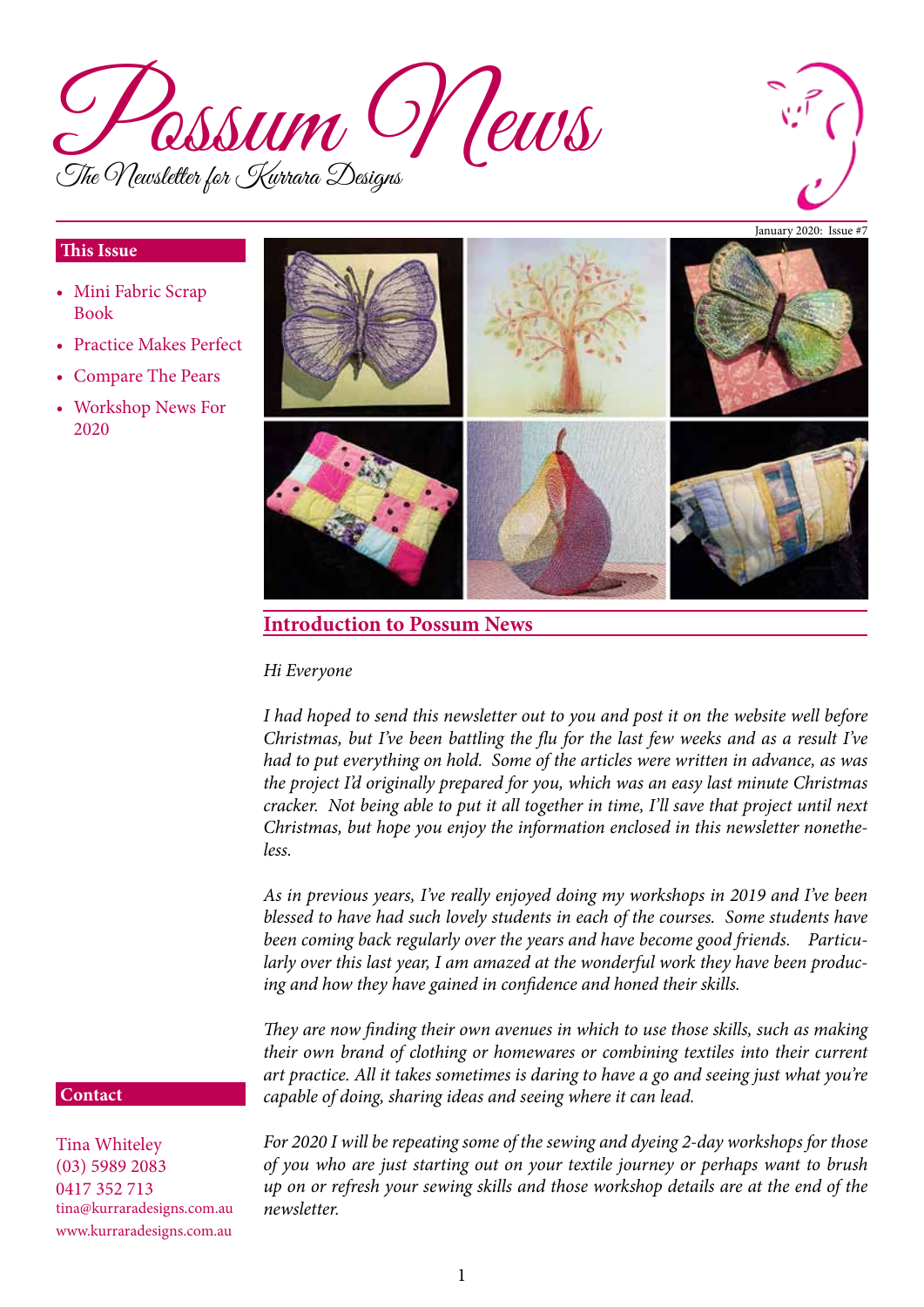*However, with various other things that are planned for this year, I'll mostly be working on some new ideas for courses, which, all being well, I'll be able to introduce in 2021. Ideally these courses will be designed for anyone who wants to develop their ideas and textile work, focussing on concepts such as colour, mark-making, patterns and textures. In short, we'll be learning more about the elements of art and principles of design. I will act more as a facilitator, helping with individual projects or providing a set project, as preferred, where each person can develop in the direction they wish to go. The format will enable us to spend time exploring particular ideas in depth and seeing how those ideas can translate into your own textile work. This gives us scope to create several designs, make samples, test materials and finally create a portfolio or artist journal to be used for your own enjoyment, maybe a future exhibition or your own business or may even help you become a teacher who can guide and nurture others to find their own creative energy. I would love to hear your thoughts if these ideas for ongoing classes are of interest to you.*

*The Christmas and New Year break is usually a good time to catch up with little unfinished jobs and I had so many things I wanted to work on, but with no energy it's been quite difficult to get started on them. Not that I can concentrate for very long at the moment, but a little bit of hand sewing here and there has at least helped to pass some long hours of restlessness and I feel I have achieved something! If you're lucky enough to have the time, the energy and the inclination, then, why not set some hours aside for yourself each day so you can practise the things you*  love to do, such as painting or dyeing small pieces of fabric and doing some machine or hand stitching, drawing, *journaling, doodling or colouring. All of these activities will help you improve your skills and make you feel good at the same time and even better if you can share these moments with like-minded friends and family.* 

*Thank you to all my lovely students and readers for all your support and kind comments over the years and I wish you all a wonderful New Year and hope that 2020 will bring you everything you wish for. I look forward to catching up with you in the months to come.*

*Hope you enjoy reading.*

 $\sqrt{C}$ ina

# **Mini Fabric Scrap Book**

This little mini<br>folded fabric book<br>is what I've been<br>working on, which is folded fabric book is what I've been not only easy to take to my textile group each week, but is also quick to pick up and add a few stitches here and there while I'm only able to concentrate for short periods. Some slow hand stitching, mainly running stitch and chain stitch, playing with some of my hand-dyed variegated threads does lift the spirits. I quite enjoy choosing to blend or contrast the thread colours against

the backgrounds I first coloured in with watercolour pencils.

This project came about from my aversion to throwing away scraps, no matter how small! I was making boxed corners in a number of tote bags and to do this I had to cut out 3" squares from both sides of the front and back fabrics, including the linings. The linings were calico and these plain little squares were crying out to have some flower images drawn on them with a Frixion pen. From

there they were freemachine stitched in black thread and those outlines formed the borders for colouring in the images with Inktense pencils.

Each square was then attached to another strip of calico ready to be embroidered and will ultimately be backed, folded and stitched into a little folding book.

Here are some of the sections and progress so far.

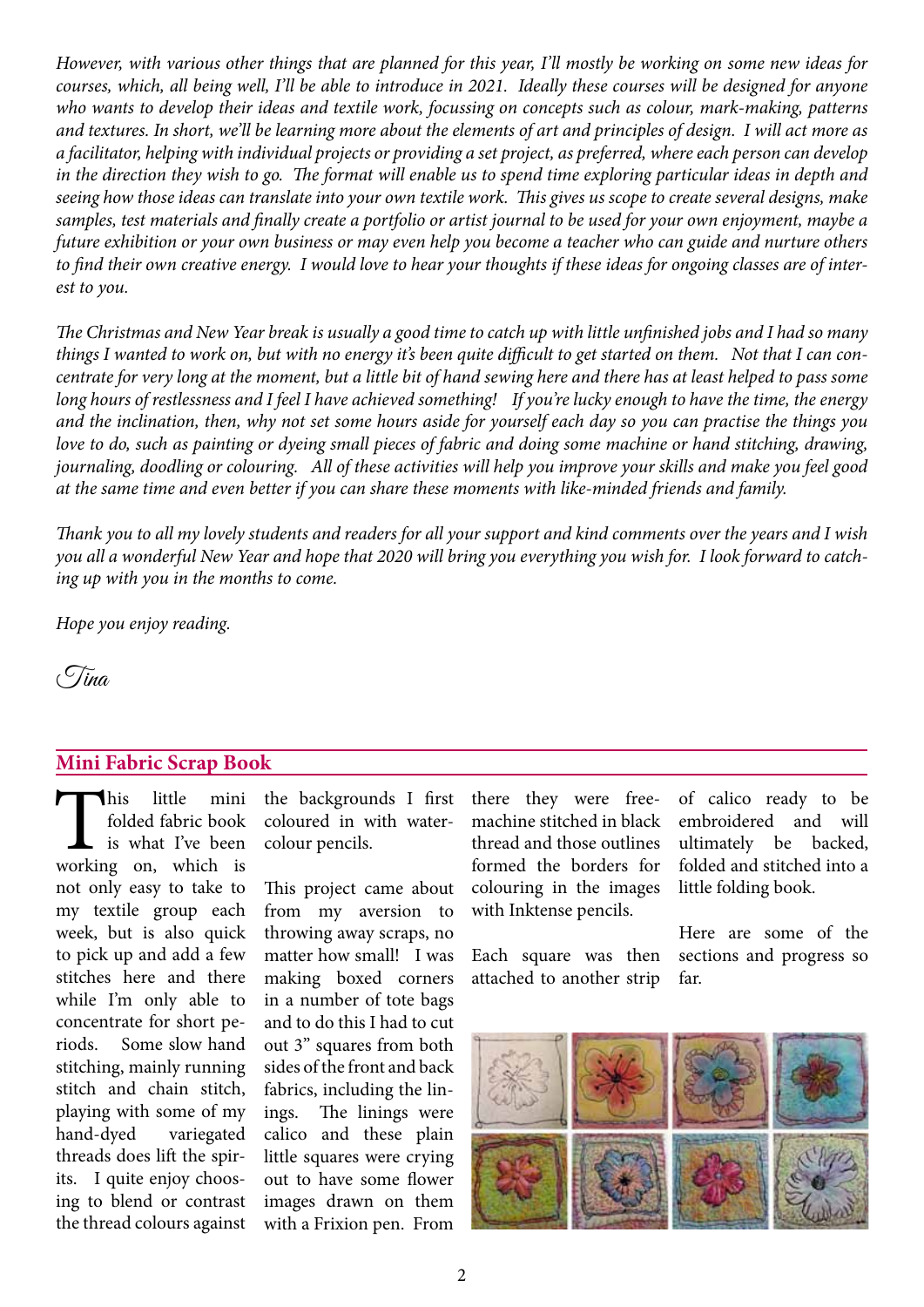## **Practice Makes Perfect**

**O**n the subject of<br>practice, a while<br>chatting to one of my practice, a while ago, when I was artist friends about her classes, I asked her what is the most important piece of advice she gives to her students in regard to improving their painting skills. The answer? Practice, practice, practice!

This advice is true of anything that we want to learn and we all know that this is the case, but it is sometimes the hardest thing to find the time to do. We often get so busy in our lives that creative work has to fit in to a small window of time, but unfortunately, whilst we may enjoy our few hours of creative productivity in a class or workshop or regular meeting group, in the longer term, we need to allot more time to it if we are to improve. We want the instant gratification of quick results without having to spend too much time in the creating and often sites like Pinterest and Instagram are quick fixes for this gratification without having to do any work!

I think the most important part of learning anything is the practising of it, not just with the sole aim of mastering it, but to really understand it and, most importantly, to enjoy it and bring your own individuality to it.

It's all very well following along with a demonstration, seeing an item on display or on a Pinterest board and thinking, "okay, I get how that's done", but when you actually come to make it, things don't always go to plan and you may forget a step, have misunderstood how something was put together or didn't have the right tools or materials to make it look the same. It's in the doing or the practising that we learn so much and more so when things don't go right! We often learn more effectively what we should do next time, if we've actually done it wrong beforehand! So making mistakes and learning from them is very much a necessary part of the practice.

By practising we get better at observing, better at concentrating, better at honing our motor skills and ultimately better at applying our learning. We get better at drawing, stitching or cutting in a straight line, we get better at tasting and combining flavours, we get better at growing and looking after the plants in our gardens, designing layouts to give a stunning show all year round. The reason we get better is because by practising something we are almost doing it automatically and don't have to think about the mechanics of it. A different part of our brain, let's call it our imagination, takes over and we can now manipulate our materials and tools in a far more creative way. In doing that we are being playful, experimental and nonjudgemental and doing things for the sheer joy of it. That's when our work really starts to take off and becomes awesome!

The American artist, Jackson Pollock once said, "Painting is selfdiscovery. Every good artist paints what he is". I think we can extend this to all forms of creative work. The more you practice, the more you will discover "you" and therein lies the perfection!

#### **Compare the Pears**

One of the things I<br>to make more<br>time to practise is digitisparticularly want to make more ing embroidery designs.

I've been studying with the lovely Gerrie Gillen for several years, learning how to digitise designs using Digitizer MBX software and a few months ago I attended a workshop with Canadian digitiser John Deer, where we worked on a new, but similar digitising programme called Hatch, which I have recently purchased. Although I have learned quite a lot over the years, I am only just scratching the surface as there is always so much more to learn and more to discover.

The areas I'm focusing on at the moment are thread sketching and painting, which are subjects we covered this year in my creative machine embroidery workshops. There are lots of ways to thread sketch and paint

using free-machine embroidery, from partial to full coverage of the fabric with stitch. We worked with various designs and colouring media and then used free motion stitch to enhance and embellish those designs. With free motion you are in control and can manipulate the stitches in any way you wish, which is why it's so spontaneous and so individual.

I thought it would be fun to bring some of that free motion spontaneity to create digital thread sketched and painted designs. I've been practising with Hatch software to find ways of using the various built-in stitch options to create form, shadow, depth and texture. It's one thing to create the design digitally, but it needs to be stitched out and tested to see how it performs and whether it works. What looks good on the computer, doesn't always stitch out in the way you want it to.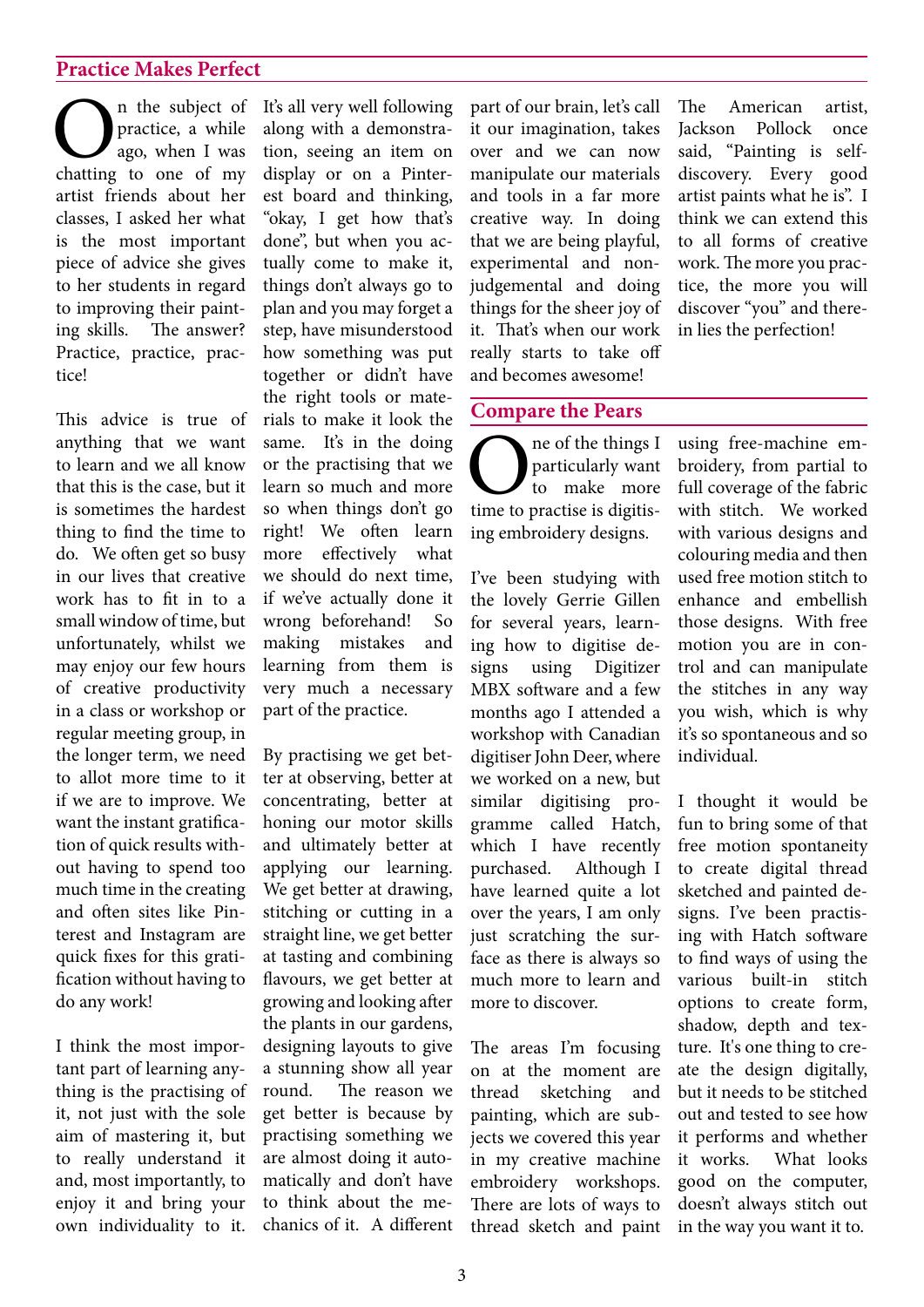

Here is my first stitched out design, prior to my 2-day workshop and whilst it's certainly not perfect in terms of shadows or texture, I love how it looks like a wireframe design. The background needs refining however, as it has got travel lines of underlay stitching visible through the top stitching, which I don't like, but practising a few more versions, I managed to eliminate those lines, thanks to Gerrie's advice!

Within the limits of the digitising software, I can blend coloured threads in layers and create a blurred effect or make the stitch lines more prominent so they are sharper-edged.

Lots of stitches can distort the fabric, both in free motion stitching and in digitised embroidery, so varying the stitching direction and density not only flattens out the distortion, but it can also reinforce the contours of the various shapes to give them a more 3 dimensional appearance.

The challenge for me is to practise blending and softening those edges digitally so that they are more painterly and have

a more spontaneous feel to them. Learning to see is a big part of the practice and I try to take notice each day of objects and how the light falls on them.

Pears are a great shape to study, to learn more about form and I ended up doing a little series of them using slightly different colour schemes (see below). It does get addictive, so I can feel more fruit designs will be in the pipeline next year!









## **Workshop News for 2020**

#### **Natural (Plant) Dyeing Workshops**

The spring and autumn seasons are ideal times<br>to gather plant material and use them for<br>dyeing fabrics, threads and fibres. to gather plant material and use them for dyeing fabrics, threads and fibres.



**28th and 29th March 2020 - Natural Dyeing for Beginners** 

**21st and 22nd November 2020 - Natural Dyeing for Beginners**

## **28th and 29th November 2020 - Natural Dyeing for Beginners**

These introductory workshops will help you to understand and try out all the basic processes of natural dyeing and give you the confidence to practice and improve your skills at home. As the groups are small  $(2 - 4$  students) we can be flexible in the topics we cover and can work on particular areas that are of interest to the group.

Over the two days we will use samples from all the fibre groups suitable for this type of dyeing. In particular, we will spend time exploring the different ways to prepare your fabrics and plant material beforehand so that your prints and backgrounds are more consistent and successful. You will also learn how to extend the colour stages of each dye bath and create nuanced colour palettes.